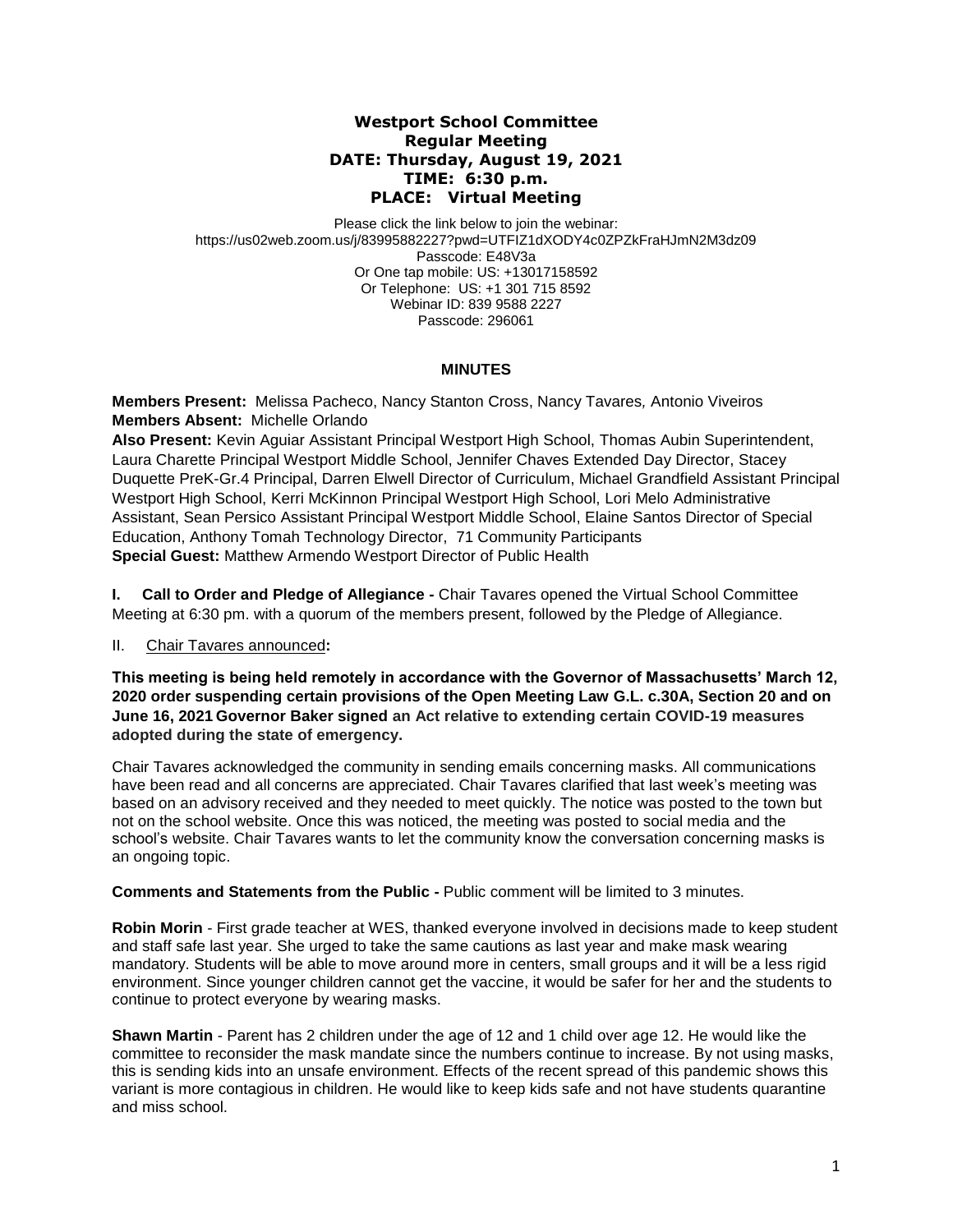**Nicole Potter** - She thanked everyone for their continued work with another challenging year ahead. She is mostly concerned about the safety of kids and quarantining for her children. If masks are worn and a child is identified as a close contact, if both are masked and spaced 3 ft. apart they would be exempt from quarantine, using the "Test and Stay" protocol. If masks are not required students need to quarantine for at least 7 days. This is a critical point about the quarantine issue. Students will miss face to face education. She is respectfully asking to consider a phased approach or masks for students at least for those who cannot get vaccinated.

**Linda Ferreira** - Ms. Ferreira sent in an email earlier, she appreciated the decision to have parents make the choice on mask wearing.

**Brittney Brasells** - Ms. Brasells has a grade 5 student and is happy with the decision made to allow families to make the decision. Students will not be forced to wear masks. Use social distancing.

**Shannon Dufresne** - Parent appreciated the committee's choice, she has 2 children in the district. She chose to use home schooling last year. She asked to continue to have an open mind with the kid's best interests at heart.

**Ethan Gifford** - Mr. Gifford asked a question. If there is a close contact exposure and children were wearing masks do they go by DESE guidelines? Is it on a case by case basis? Who will track? Mr. Aubin stated they will be meeting on August 23 with the nursing staff, Ms. Santos and Matt Armendo from the BOH to discuss testing and quarantine protocols, then policies will be made. They are waiting for a state funded grant as part of the Test and Stay programming.

**Abby Clermont** - Parent has 3 children and in fall last year they were remote. Ms. Clermont asked if there is consideration on what is happening elsewhere before making decisions? She mentioned Alabama had to close within the first 2 weeks of school and New Zealand shut down their country for 14 days. She has concerns with no mask mandate and mentioned the delta variant has got a greater stickiness that can spread to 8.5 people instead of 2.5. Although she knows it is up to the state, she would like a remote option. Mr. Aubin verified coming from the state as of August 18 Commissioner Riley informed there is no remote option available.

**Tracy Pereira** - Ms. Pereira is the MAC school nurse. She informed everyone that masking is 1 key for mitigation strategies to keep kids in school as well as social distancing. Last year there were parents that would not follow protocols in place. For example, send kids to school when sick, did not report when appropriate, did not test, and would not pick up kids. They experienced a huge drop in other illness like flu, strep throat, and common colds. She recommends to make a mandate for kids that cannot get vaccinated and at the start of school mandate masks.

**Adrienne Beauregard** - Parent thanked everyone for all their hard work, and keeping this issue on the agenda. She sent in an email today stating that Westport should start school with a mask mandate. Westport is in red zone and has moved up to over 5%. She urged the committee to engage in an expert like Mr. Bromage to give guidance for masks being mandated or optional.

**Rick Grundy** - Mr. Grundy is in favor of mask wearing. He expressed appreciation for parents that want choice. He said this is a personal choice and a convenience. He mentioned that all students need to be in person this year. For some students Special Education services are required and many students have pre-existing conditions. These students do not have a convenience choice. Both sides of this issue have the option to home school. There is no perfect option and would like to meet in the middle. In the meantime, continue on the path to have in person learning.

#### **III. Informational Agenda**

#### F. Mask Mandate Update - *(taken out of order)*

Mr. Armendo Westport Director of Public Health gave an update on case status. Beginning July 1-15 there were 2 new cases, July 16 - 31 28 cases, August 1 - today 89 cases and has since gone up by another 10 cases. Westport is in the red zone at 5.73% now. Children 12 years old and under are not eligible to be vaccinated. We are seeing more infections in this age group. Mr. Armendo recommends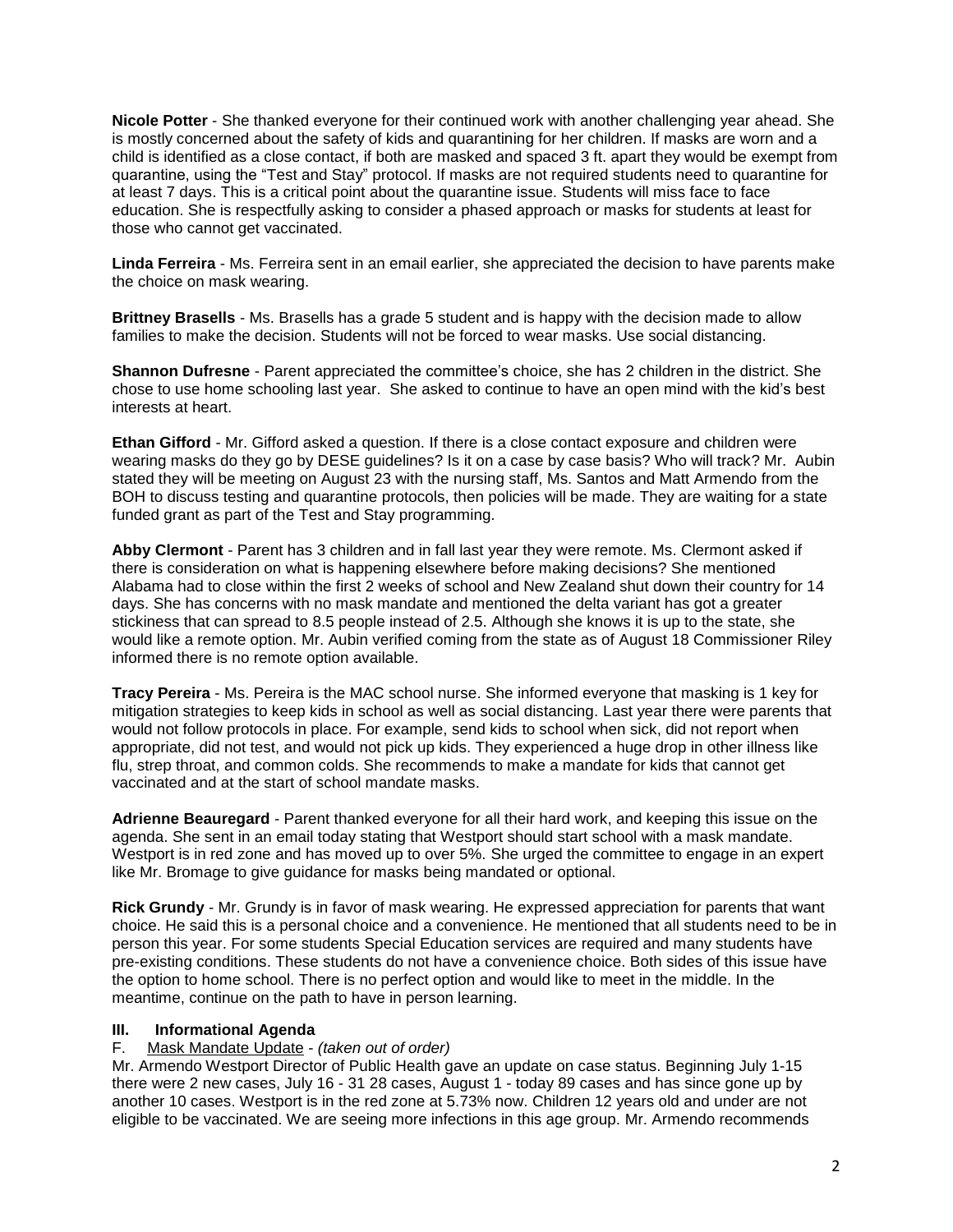going into this school year, masks should be considered, along with social distancing. This decision can be re-visited each meeting to see trends, then any mandates can be lifted.

Chair Tavares asked if there were any questions for Mr. Armendo?

Ms. Stanton Cross asked several questions. Out of the cases from July 1 to today were these vaccinated or unvaccinated people? Mr. Armendo replied they were largely unvaccinated individuals. Another question was, would you recommend that vaccinated individuals be given the option for mask wearing? Mr. Armendo replied, yes it could be an option. What are the figures for residents? A total of 64% Westport residents are vaccinated according to Mr. Armendo. Ms. Stanton Cross mentioned that Westport is a vacation town. When out of towners report a positive case is this counted and reported to Westport? Mr. Armendo stated it is reported only if they have a residence in Westport. Ms. Stanton Cross asked what percentage would reach herd immunity? Mr. Armendo said upwards of 80%.

Ms. Pacheco asked several questions. Do you have a range that gauges when people should mask up? Mr. Armendo said if the Incident rate drops below 5% then we are showing a downward trend. The numbers should be followed. Ms. Pacheco asked if a person is inside and able to social distance are masks still recommended? Mr. Armendo stated a mask should be worn while the percentage is up in the classroom even when social distancing. Ms. Pacheco asked if vaccinated people should still wear a mask? Mr. Armendo said that DPH states someone who is vaccinated is unlikely to spread the virus but still can.

Mr. Viveiros mentioned last year in the midst of COVID everyone was getting tested. The percentage of the positivity rate is based on the number of people getting tested and there is not as many getting tested now. Mr. Armendo shared there were 908 tested within the last 14 days. Mr. Viveiros mentioned that it is said to wear a mask to protect those around you and not just you. Mr. Armendo stated mask wearing protects each person equally so therefore protects everybody.

Ms. Stanton Cross asked for clarification from Mr. Armendo. The BOH advisory statement issued a reminder masking up for K-12 inside school buildings. This statement has brought confusion to some people. Mr. Armendo said this was an oversight on his part. The state lifted the mask mandate and he did not take it out of the report. It was an error that he will be correcting.

Mr. Aubin reported vaccination numbers from Channel 5 in WCVB Boston. Mr. Armendo said those numbers are not right. The state's report as of August 19 has 65% of Westport residents partially vaccinated and 33% of youth ages 12-15 are fully vaccinated. Mr. Aubin stressed to get the correct numbers we should look to the professionals in community.

Members agreed that after hearing new information reconsideration may be needed so this item will be placed on the Action Agenda for the September 2 school committee meeting. Mr. Armendo will be at the next meeting and a review of the recent local data will take place. *(Mr. Armendo left here at 7:26 pm.)*

#### A. Superintendent Report -

Mr. Aubin gave an update and began by thanking the Town of Westport for issuing a temporary certificate of occupancy permit. Hours of operation are 7 am. - 3:30 pm., 12 people or less, need to leave by 3:30 pm., no wandering in the building unless cleared by Mr. Gilchrist, Ms. McKinnon and Ms. Charette are the contacts, no parents, no teachers, no meetings or tours unless arranged by Mr. Gilchrist.

Anyone needing to contact the school during the transition between the old and new school should send an email. The phones may not be working until the switch takes place.

They have been meeting with Dana Steward concerning the public use of the tennis courts. Tennis courts will not be available for use during the school day. Once school is out, a time can be booked through recreation. They are in the process of coordinating with the Snyder family for the rededication of the tennis courts.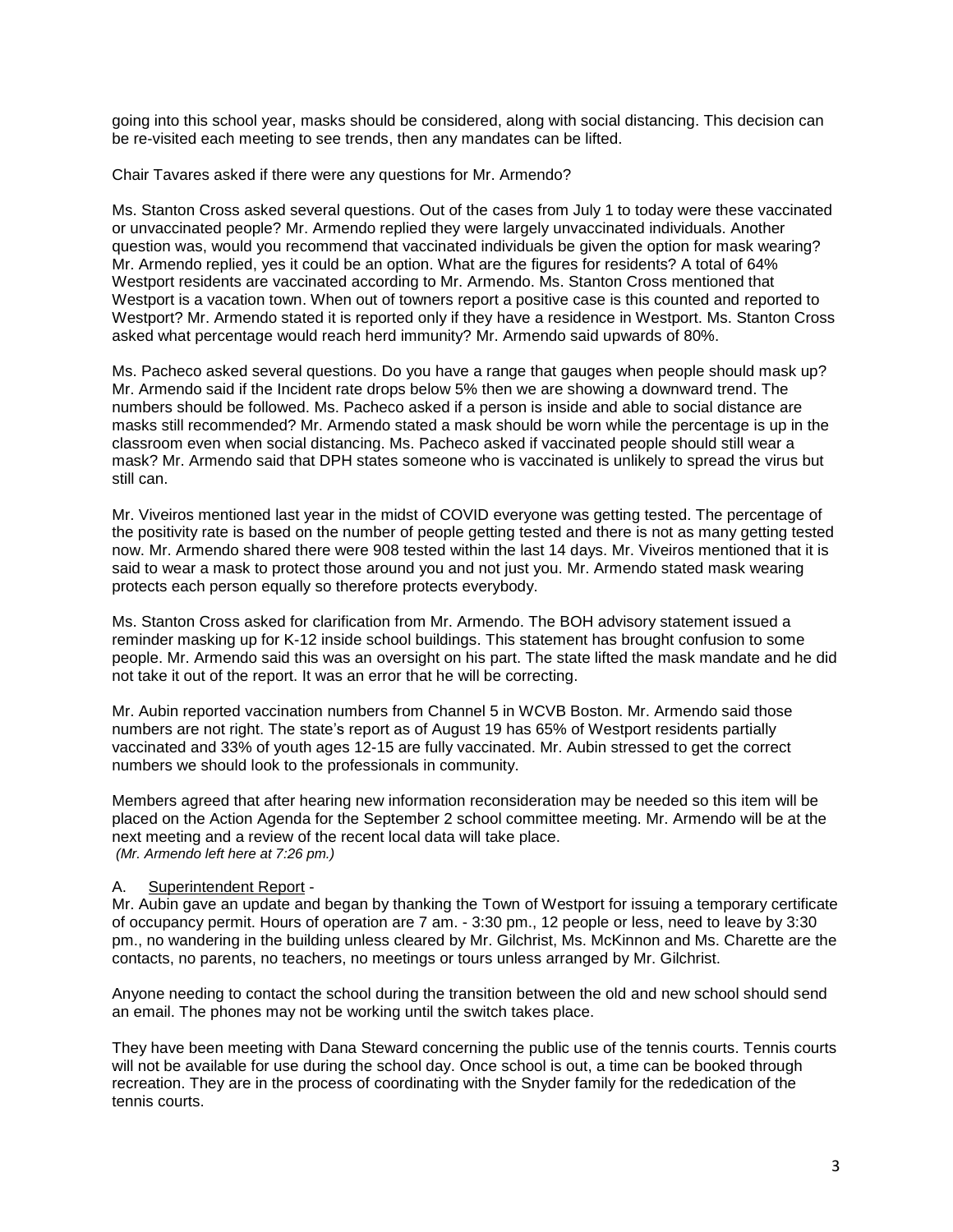Important dates were announced as follows: Moving day is August 19 and August 20, August 30 teachers can set up their classrooms (optional), August 31 new staff orientation, September 1 Convocation, September 2 Professional Development for staff, September 10 Pre-School orientation, September 13 Pre-K and K orientation, September 14 1<sup>st</sup> day for Pre-K and K, September 16 1<sup>st</sup> day for Preschool, September 7 first day of school for K-12.

Mr. Aubin met with the Marion Institute to implement a farm to table initiative to improve meals and bring awareness to the food supply chain and be able to access food locally.

On August 24 there will be a meeting with nursing staff and Mr. Armendo to set protocols for the September 2 meeting.

It was noted that 94.6% staff are vaccinated.

B. WCS Bill Warrant: 8-13-21 \$119,672.29 and 8-27-21 \$334,050.44 - Chair Tavares acknowledged that the bill warrants were signed. The bill warrant dated 8-13-21 was in the amount of \$119,672.29 and the bill warrant dated 8-27-21 was in the amount of \$334,050.44. Both bill warrants were emailed to school committee members for review.

C. O.G. Certified Teacher and Training Update – Ms. Santos reported a total of 16 staff members were trained in OG strategies that consisted of classroom teachers, special education teachers and interventionists. There are 7 staff that are interested in being certified, with a possibility of 1 more. A total of 3 staff are willing to be district trainers.

D. Edgenuity Program Update – Mr. Elwell reported this software replaces Odysseyware used at the high school as a credit recovery program. Edgenuity is a credit recovery program and provides elective offerings through Virtual High School. This program gives students the opportunity to take electives not readily available through school.

Mr. Elwell mentioned Mr. Aguiar will give an update on the program from his experience last year. Mr. Aguiar mentioned this program is not a program all students will pass. Students need to be monitored and have the ability to take career electives. The program is worthwhile and a lot of students benefit from it.

Ms. Stanton Cross asked about costs. Mr. Aguiar mentioned they saved \$1,200 from the original price. Mr. Elwell reported Odysseyware cost \$11,000 and Edgenuity cost \$17,875 (\$11,000 coming from high school budget/ \$6,800 from Title IV). Last year cost more with the Professional Development package. Ms. Stanton Cross supports the program and wants to be sure funds are available to pay for it.

E. Summer Reading Update - Ms. Stanton Cross clarified that when she was questioning the summer reading books she was speaking about the  $9<sup>th</sup>$  grade list. She also was in contact with guidance and the adjustment councilor. She mentioned the reading was gloomy and heavy and should have been assigned during the school year to have guided instruction available. Since there are no department heads a better way to have some oversight is needed. Ms. Stanton Cross asked Mr. Aubin to look into this. Possibly have Mr. Elwell oversee reading lists, add some variety, flexibility by doing a STEM project, write a song, write a play or somehow enhance the community at large. Think out of box and have variety.

Discussion took place on other summer reading issues. Members do want students reading, they want some structure in creating the book lists, promote choice and have them read what they want to read with teacher approval, let students do what brings they joy, do what they love and expound upon and share with others, this could be to practice an instrument or read manga books.

Mr. Viveiros mentioned that summer reading has a weighted grade. A student is already starting at a deficit at the beginning of the school year if they choose not to complete the assignment.

Ms. Stanton Cross asked Superintendent Aubin to have the Leadership Team meet and come up with ideas for next summer, preferably before the holiday break.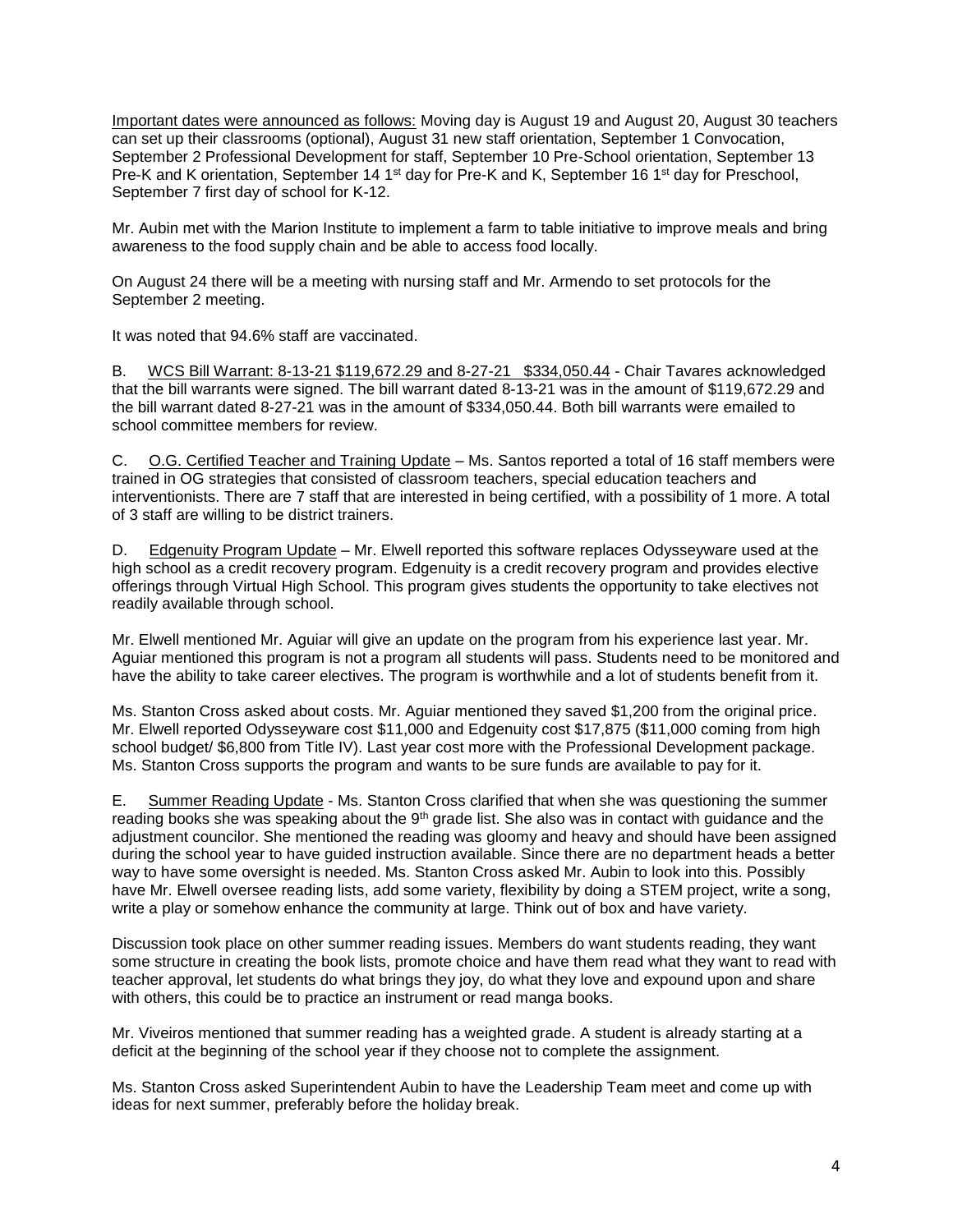Ms. R. Mercer a Westport English Teacher wants to share a teacher's perspective. People in general are becoming less literate and it is difficult to have kids read. We should inspire and offer titles that can be chosen from. They should be free to choose from a wide variety of topics and themes as well as be relevant to their world. What needs to be looked at is what is written and how it is read. It is difficult to select books to challenge and not overwhelm students. Go to amazon.com for quick overviews of book titles. Ms. Mercer recommends to include all English Teachers and make time in a Professional Development Day to discuss summer reading. A few years back they did have options to be creative.

Mr. Aubin mentioned that Ms. Mercer expressed logistical concerns. He is asking the Leadership Team to look at "why do we do what we do"? What is the purpose of Summer Reading? Mitigate learning loss over summer? They will take a look at summer reading and include as many people for collaborative thinking.

G. Sound Equipment for Hybrid School Committee Meetings – Mr. Tomah gave an update on the mixing board. He is hoping to receive it on time for the start of school. Mr. Tomah has been in contact with Ms. Jolly and Mr. Van Voorhis about having the proper wiring installed for the new mixing board.

Equipment for hybrid meeting - Mr. Tomah informed everyone that all microphones except the one where the person is talking, must be muted. Other options to avoid a sound problem is to have 25 ft. in between each other or wear a headset.

H. New Enrollments – SRO Residency Checks - Mr. Aubin reported the enrollment numbers are going up every day. There will be a new school resource officer this year and the committee will be updated.

I. Discuss the Hiring of Six Substitutes – 2 For Each Building - Mr. Aubin is requesting approval to hire building substitutes to help with absences. Last year from COVID issues attendance was a huge problem.

Ms. Stanton Cross mentioned they looked at numbers and it would cost a bit more but not impactful and it will provide a consistent person kids are familiar with.

J. Subcommittee Updates - Mr. Viveiros reported weekly construction meetings are ongoing. They continue to see progress and are finalizing details. On August 23<sup>rd</sup> limited staff can go into the building. To date the project is on schedule for normal opening day.

#### **VI. Action Agenda**

A. Review and Act on Minutes of Thursday, July 27, 2021 Work Session, Thursday, August 5, 2021, and Thursday, August 12, 2021 -

A motion was made to approve the Minutes of Thursday, July 27, 2021 Work Session, Thursday, August 5, 2021, and Thursday, August 12, 2021.

Motion by Viveiros, seconded by Stanton Cross 4/0/0

B. Review and Act on the Hiring of Six Substitutes – 2 for Each Building -

A motion was made to hire 6 building substitutes to be placed at the discretion of the Superintendent. Motion by Stanton Cross, seconded by Pacheco 4/0/0

It was noted these positions are not covered under the WFT contract and are a fixed salary for 180 days.

C. Review and Act on 5-Day Pre-K Program -

A motion was made to approve having a 5-day Pre-K Program. Motion by Viveiros, seconded by Stanton Cross

Ms. Santos reported that they have contacted all enrolled parents from the 2-day and 3-day program and asked about their interest in a 5-day program. A total of 10 parents said yes and agreed to a 5-day program. Two were already in a classroom since they take enrolled students first. They have not contacted parents on the waitlist of 20. The classes will be capped at 15 and we have 11-12 right now. There are 3 classrooms going. Ms. Santos said 1 teacher and 1 teacher assistant will be needed if an additional classroom opens up. Ms. Santos verified the 3 classes impact the budget by \$190,000.

Ms. Stanton Cross would like to amend the motion to add 1 classroom teacher and 1 teacher assistant for an additional Pre-K class to be paid with ESSER funds since this has not been budgeted. This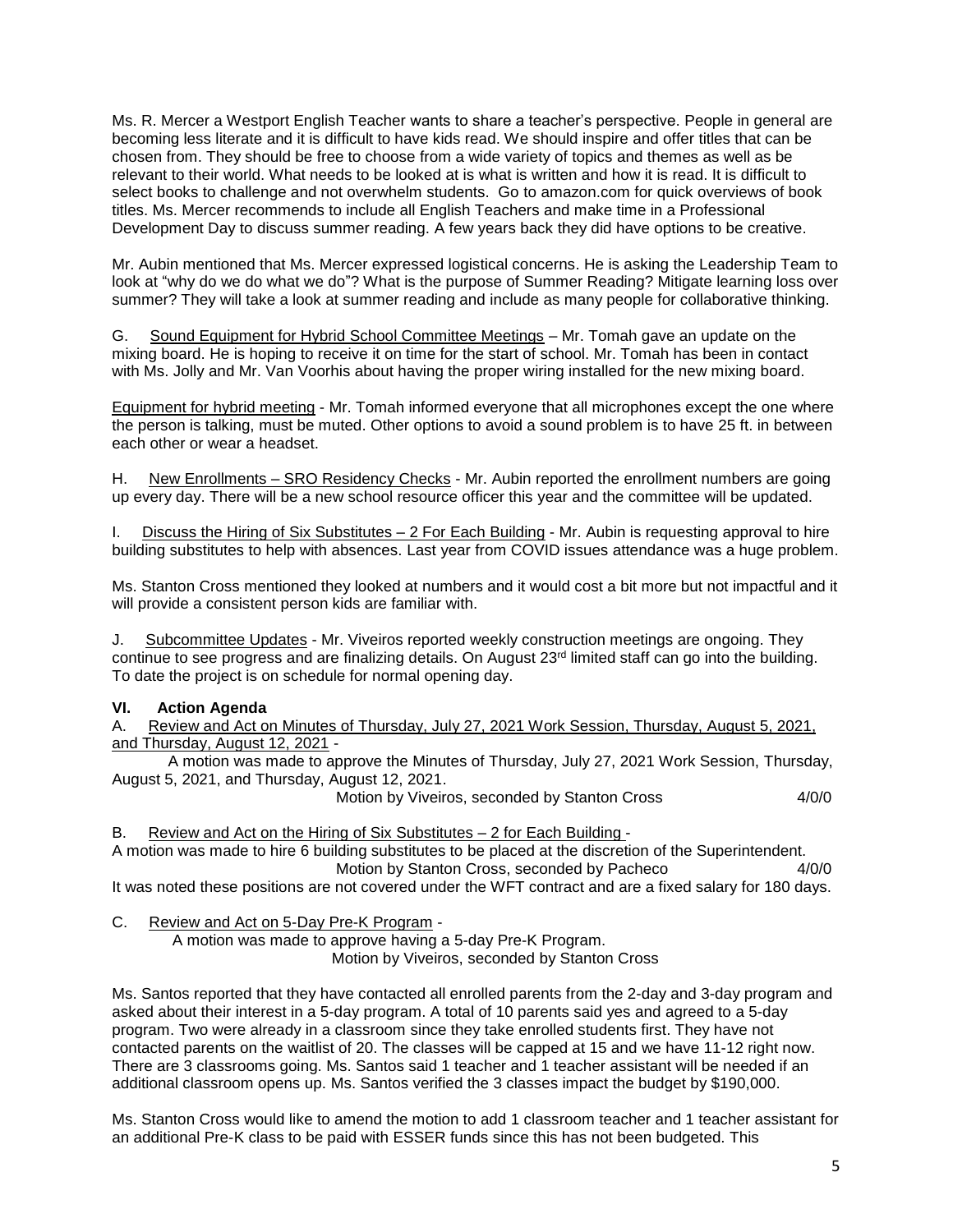amendment is contingent upon it being an appropriate expense for ESSER funding and post for the positions.

Motion amended by Stanton Cross, seconded by Pacheco 4/0/0

Further discussion was requested by Ms. Pacheco if funding is not available.

#### D. Review and Act on Westport Middle-High School Handbook -

Discussion took place on parts of the handbook that included page 54 recess at MAC, lunch detention, list of consequences, attendance pg. 22-23, more equitable dress code and page 30 mask policy.

Ms. McKinnon explained by including the code of conduct this shows the use of progressive discipline as a framework. Attendance will utilize the same system as this past year's protocols by nurses and the mask protocol will be added when finalized.

Ms. Stanton Cross asked about cell phone use. Ms. Charette would like approval for no cell phone use at any time for grades 5-8. Ms. Charette is also looking into changing the Honor Roll Eligibility to have High Honors changed to 90 and above and Honors changed to 80 and above. Chair Tavares requested for this to be tabled. A Policy Subcommittee meeting will be needed for any policy changes.

Ms. McKinnon stated the cell phone policy for the high school will be kept the same. Cell phones are not allowed anywhere in the building accept in the cafeteria.

Ms. Stanton Cross asked about a gum chewing policy. Ms. Charette said there is not one for the middle school and some IEPs have this listed as an accommodation. Ms. Stanton Cross would like to have a policy for no gum chewing unless stated in a student's IEP for the middle school. Mr. Aguiar verified on the high school side there is a policy concerning gum chewing.

The approval of the Westport Middle-High School Handbook was tabled for the next meeting.

**V. Routine Matters -** Correspondence and Notices - Chair Tavares received many emails. She has acknowledged and responded to them.

## **VI. Topics the Chair could not Reasonably Anticipate Forty-eight (48) Hours in Advance of the Meeting-**

Mr. Aubin announced the School Committee will be having community discussions on the spending of ESSER funds on August 31 and September 9 both days at 6 pm.

# **FOLLOW UP ITEMS**

The committee requests:

- Have the Leadership Team meet and come up with ideas for next year's summer reading, preferably before the holiday break.
- Check to see if ESSER funds can be used for an additional Pre-K class.

**VII. Adjourn -** A motion was made to adjourn. With members being present and voting individually and unanimously, the motion passes.

| Motion by Stanton Cross, seconded by Pacheco | 4/0/0 |
|----------------------------------------------|-------|
|----------------------------------------------|-------|

Roll call vote:

| Stanton Cross Yes<br>Pacheco Yes |  | Tavares Yes | Viveiros Yes |  |
|----------------------------------|--|-------------|--------------|--|
|----------------------------------|--|-------------|--------------|--|

The Virtual School Committee Meeting adjourned at 8:58 pm.